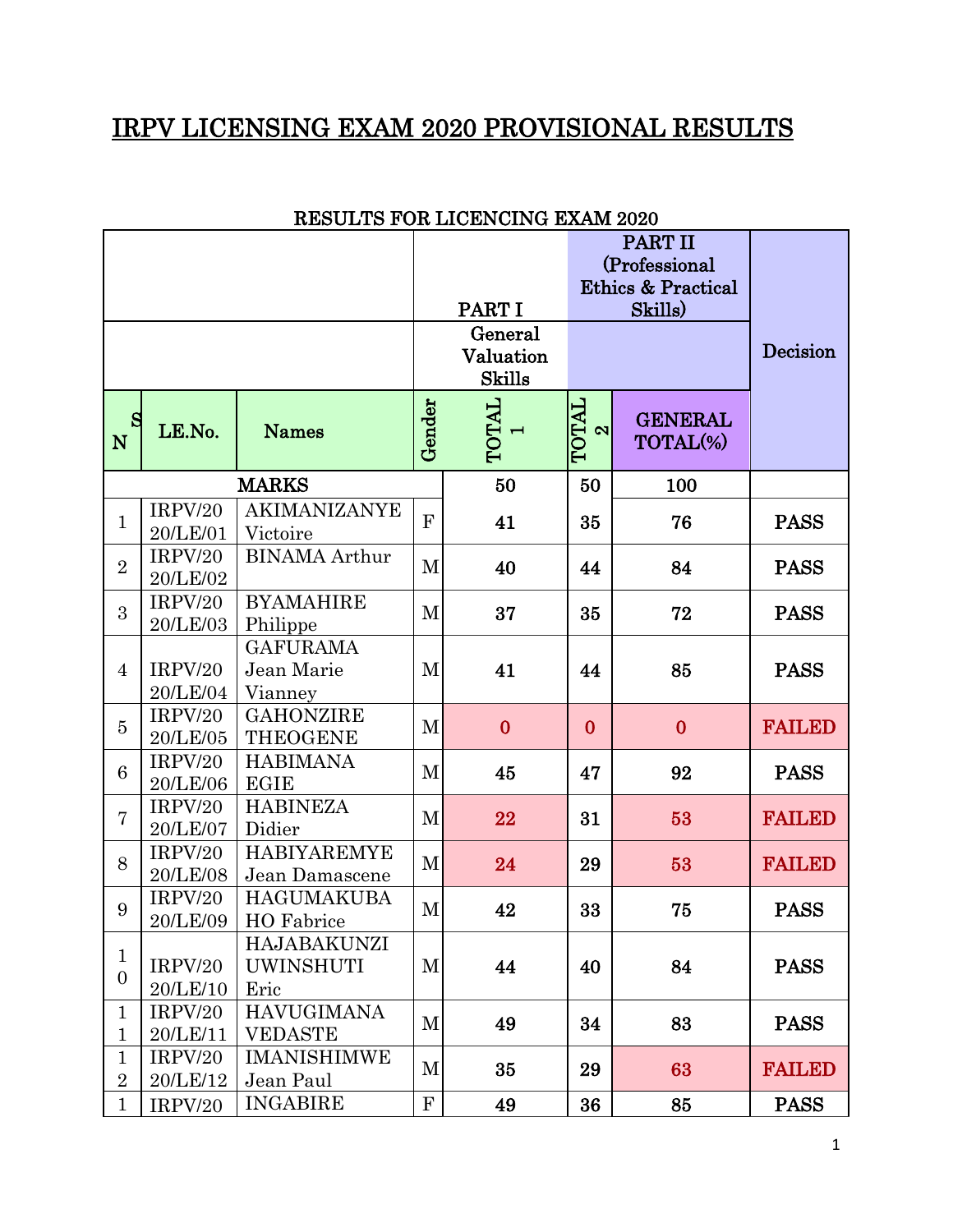| 3                   | 20/LE/13            | Yvette                   |              |          |          |          |               |  |
|---------------------|---------------------|--------------------------|--------------|----------|----------|----------|---------------|--|
| $\mathbf{1}$        | IRPV/20             | <b>IRADUKUNDA</b>        | M            | 42       | 44       | 85       | <b>PASS</b>   |  |
| $\overline{4}$      | 20/LE/14            | <b>BUHETA</b> Osee       |              |          |          |          |               |  |
| $\mathbf{1}$        | IRPV/20             | <b>IZABAYO</b>           | $\mathbf{F}$ | 46       | 45       | 90       | <b>PASS</b>   |  |
| $\overline{5}$      | 20/LE/15            | Domina                   |              |          |          |          |               |  |
| $\mathbf{1}$        | IRPV/20             | <b>KWITONDA</b>          | $\mathbf M$  | 38       | 37       | 75       | <b>PASS</b>   |  |
| 6                   | 20/LE/16            | Armand                   |              |          |          |          |               |  |
| $\mathbf{1}$        | IRPV/20             | MBAGURIRIKI              | M            | 28       | 29       | 57       | <b>FAILED</b> |  |
| 7                   | 20/LE/17            | Célestin                 |              |          |          |          |               |  |
| $\mathbf{1}$        | IRPV/20             | <b>MUGIRANEZA</b>        | $\mathbf M$  | 47       | 43       | 90       | <b>PASS</b>   |  |
| 8<br>$\mathbf{1}$   | 20/LE/18<br>IRPV/20 | Maurice<br>MUGISHA John  |              |          |          |          |               |  |
| $9\phantom{.}$      | 20/LE/19            |                          | $\mathbf M$  | 32       | 46       | 78       | <b>PASS</b>   |  |
| $\overline{2}$      | IRPV/20             | <b>MUKAMANA</b>          |              |          |          |          |               |  |
| $\overline{0}$      | 20/LE/20            | Vestine                  | $\mathbf{F}$ | 43       | 23       | 66       | <b>FAILED</b> |  |
| $\overline{2}$      | IRPV/20             | <b>MUKANTAGWA</b>        |              |          |          |          |               |  |
| $\mathbf{1}$        | 20/LE/21            | <b>BIRA</b> Angelique    | F            | 45       | 45       | 90       | <b>PASS</b>   |  |
| $\overline{2}$      | IRPV/20             | MUNANA Jude              |              |          |          |          |               |  |
| $\overline{2}$      | 20/LE/22            |                          | $\mathbf M$  | 25       | 22       | 47       | <b>FAILED</b> |  |
| $\overline{2}$      | IRPV/20             | <b>MUNYANEZA</b>         |              | 44       | 44       |          |               |  |
| 3                   | 20/LE/23            | Ignace                   | $\mathbf{F}$ |          |          | 88       | <b>PASS</b>   |  |
| $\overline{2}$      | IRPV/20             | <b>MUVUNYI</b>           | $\mathbf M$  | 48       | 43       | 91       | <b>PASS</b>   |  |
| $\overline{4}$      | 20/LE/24            | François                 |              |          |          |          |               |  |
| $\overline{2}$      | IRPV/20             | <b>NAHIMANA</b>          | M            | $\bf{0}$ | $\bf{0}$ | $\bf{0}$ | <b>FAILED</b> |  |
| $\overline{5}$      | 20/LE/25            | <b>YULI</b> Rene Albert  |              |          |          |          |               |  |
| $\overline{2}$      | IRPV/20             | <b>NDAYISABYE</b>        | M            | 43       | 31       | 74       | <b>PASS</b>   |  |
| 6                   | 20/LE/26            | Olivier                  |              |          |          |          |               |  |
| $\overline{2}$      | IRPV/20             | <b>NDIKUBWIMAN</b>       | $\mathbf{M}$ | 29       | 27       | 56       | <b>FAILED</b> |  |
| $\overline{7}$      | 20/LE/27            | A Fulgence               |              |          |          |          |               |  |
| $\overline{2}$      | IRPV/20             | NGIRINSHUTI              | M            | 44       | 29       | 72       | <b>PASS</b>   |  |
| $8\,$               | 20/LE/28            | Gratien                  |              |          |          |          |               |  |
| $\overline{2}$<br>9 | IRPV/20<br>20/LE/29 | <b>NIYOMFURA</b><br>Eric | M            | 28       | 20       | 48       | <b>FAILED</b> |  |
| 3                   | IRPV/20             | <b>NSABIMANA</b>         |              |          |          |          |               |  |
| $\overline{0}$      | 20/LE/30            | Emmanuel                 | M            | 43       | 41       | 84       | <b>PASS</b>   |  |
| 3                   | IRPV/20             | <b>NSIGAYEHEHE</b>       | M            | 25       | 27       | 52       |               |  |
| $\mathbf{1}$        | 20/LE/31            | Francois Xavier          |              |          |          |          | <b>FAILED</b> |  |
| 3                   | IRPV/20             | <b>NTIHEMUKA</b>         |              | 44       | 28       | 71       |               |  |
| $\overline{2}$      | 20/LE/32            | James                    | M            |          |          |          | <b>PASS</b>   |  |
| 3                   | IRPV/20             | RWABUHIHI                |              |          |          |          |               |  |
| $\boldsymbol{3}$    | 20/LE/33            | David                    | M            | 47       | 43       | 90       | <b>PASS</b>   |  |
| 3                   | IRPV/20             | <b>RWAKAZINA</b>         | M            | 35       | 35       |          | <b>FAILED</b> |  |
| $\overline{4}$      | 20/LE/34            | Jean Claude              |              |          |          | 69       |               |  |